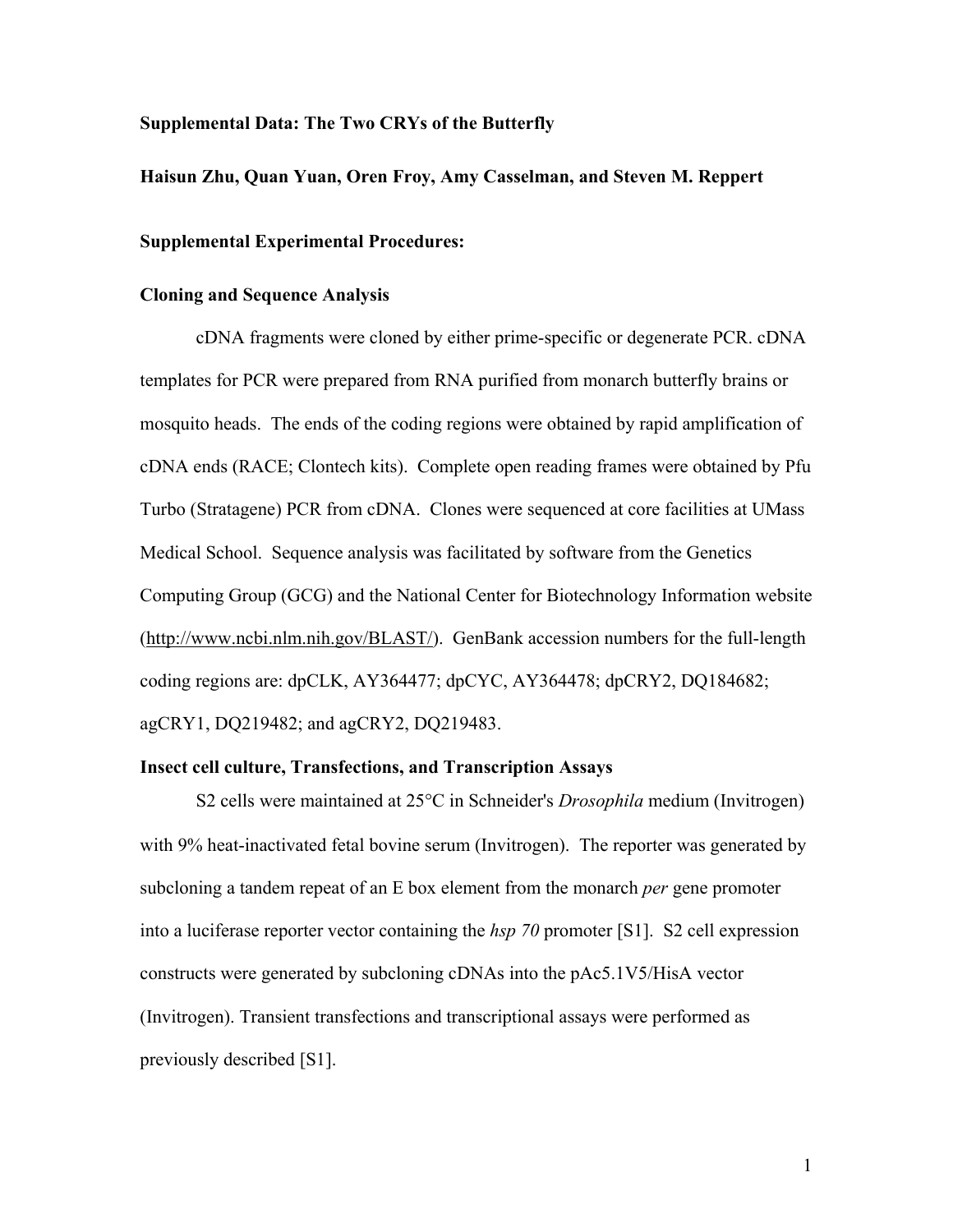# **Western blots**

Western blotting was performed as described previously [S2]. The V5 antibody used for western blots was a monoclonal mouse anti-V5 IgG purchased from Invitrogen.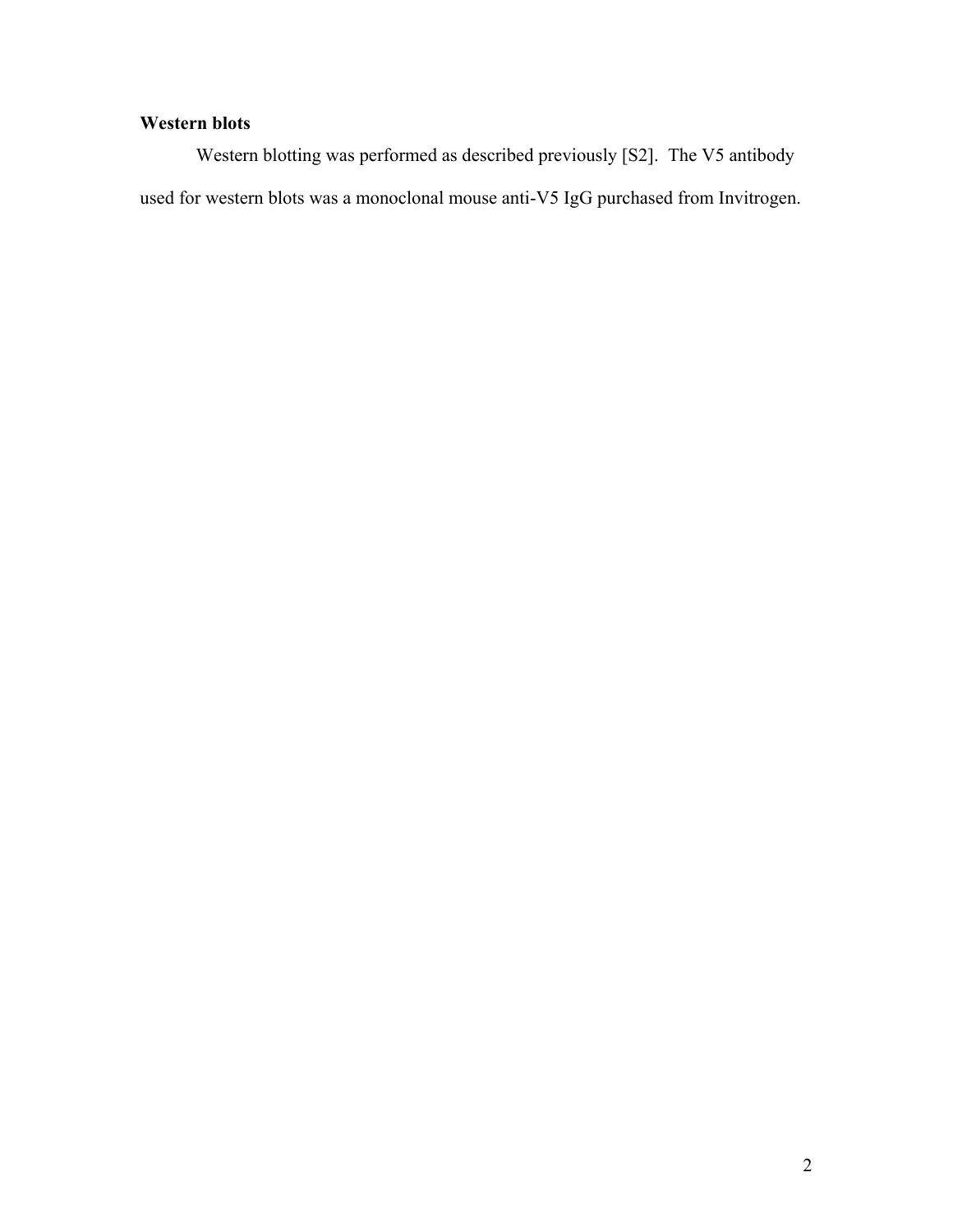# **Supplemental Figure S1**



**Figure S1.** Phylogenetic tree of members of the photolyase/cryptochrome families. Bootstrap values (of 1000 replicates) are indicated on horizontal branches. CLUSTAL X